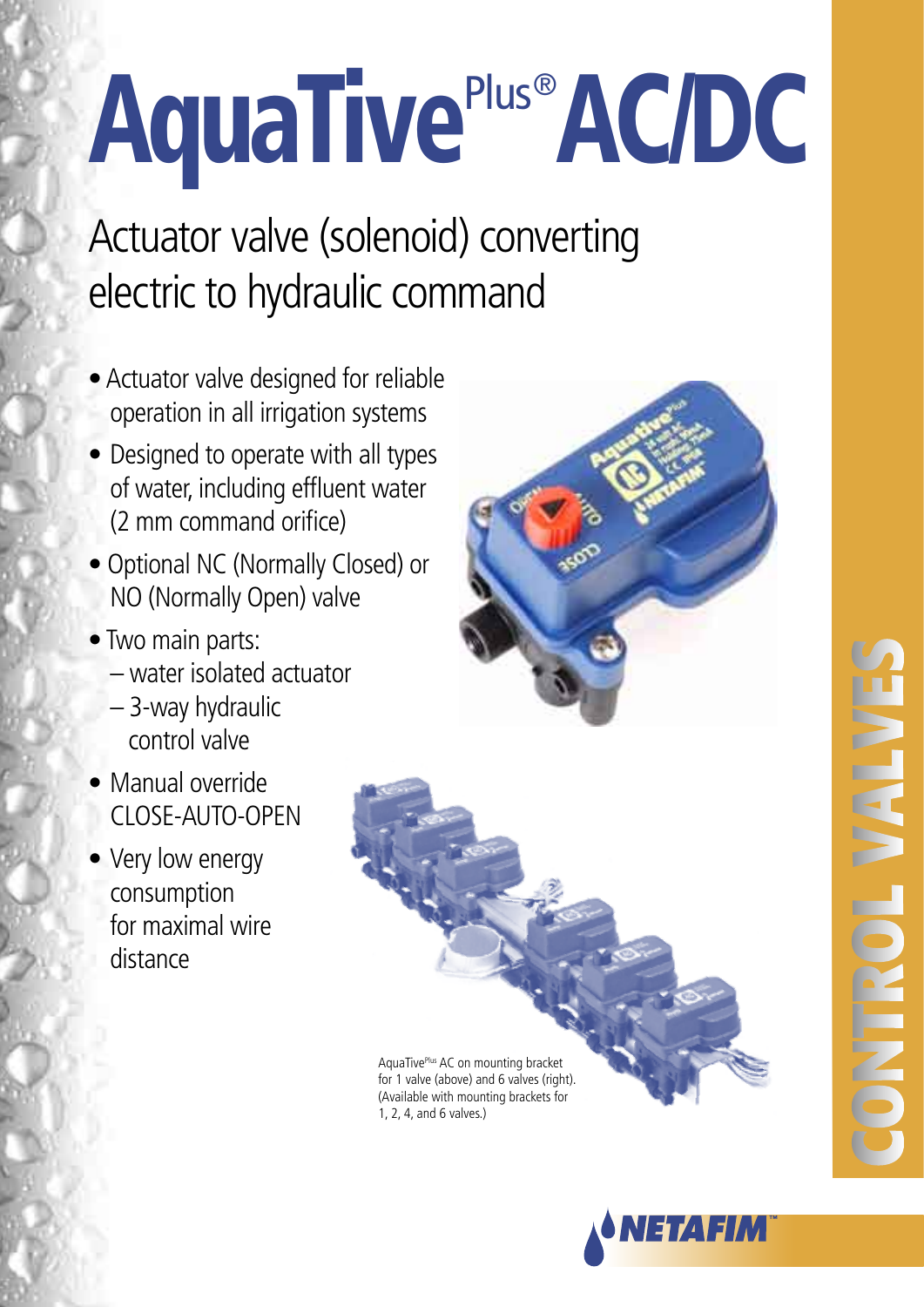## AquaTivePlus® AC

| Voltage:                                     | 24VAC (min. 18V max. 28V)           |  |  |  |
|----------------------------------------------|-------------------------------------|--|--|--|
| Pressure range (NO, NC): 0 -10 bar 0-140 psi |                                     |  |  |  |
| Ambient temp. max:                           | 60°C (140°F)                        |  |  |  |
| Fluid temp. max:                             | 60°C (140°F)                        |  |  |  |
| Filtration:                                  | 80 mesh                             |  |  |  |
| Inrush:                                      | 90 mA                               |  |  |  |
| Holding:                                     | 75 mA                               |  |  |  |
| Plastic parts:                               | Reinforced nylon                    |  |  |  |
| Command diaphragm: EPDM                      |                                     |  |  |  |
| Hydraulic ports:                             | 1/8" BSP                            |  |  |  |
| Valve anchoring:                             | Two screws (self tapping) 10 x 1.5" |  |  |  |
| Leads:                                       | 2 X AWG22 (120 cm)                  |  |  |  |
| Bracket material:                            | Stainless steel 316                 |  |  |  |

It is recommended to isolate wires connections from water to prevent corrosion).

**! 2-5 seconds delay from command to activation !**

#### **Maximum distance from AquaTivePlus to controller**

| Cable gauge<br>(awg) | diameter<br>(mm) | cross section<br>(mm <sup>2</sup> ) | max. distance<br>(m) |
|----------------------|------------------|-------------------------------------|----------------------|
| 24                   | 0.5              | 0.2                                 | 600                  |
| 20                   | 0.8              | በ 5                                 | 1250                 |
| 18                   | 1.0              | 0.8                                 | 2000                 |
|                      | 11               | 1.0                                 | 2500                 |
| 16                   | 1 ጓ              | 1.3                                 | 3500                 |
| 15                   |                  | 15                                  | 5000                 |







| AquaTive <sup>Plus</sup> AC |  |
|-----------------------------|--|
| w/o mounting                |  |
| bracket                     |  |

top view

#### **Catalog No.**

| No. of actuator (s)                          |
|----------------------------------------------|
|                                              |
|                                              |
| 1 w/o brackets configuration 2. 35500-001220 |
|                                              |
|                                              |
|                                              |
|                                              |

5 w/ brackets. . . . . . . . . . . . . . . . . . . . . 35500-001700 6 w/ brackets. . . . . . . . . . . . . . . . . . . . . 35500-001800



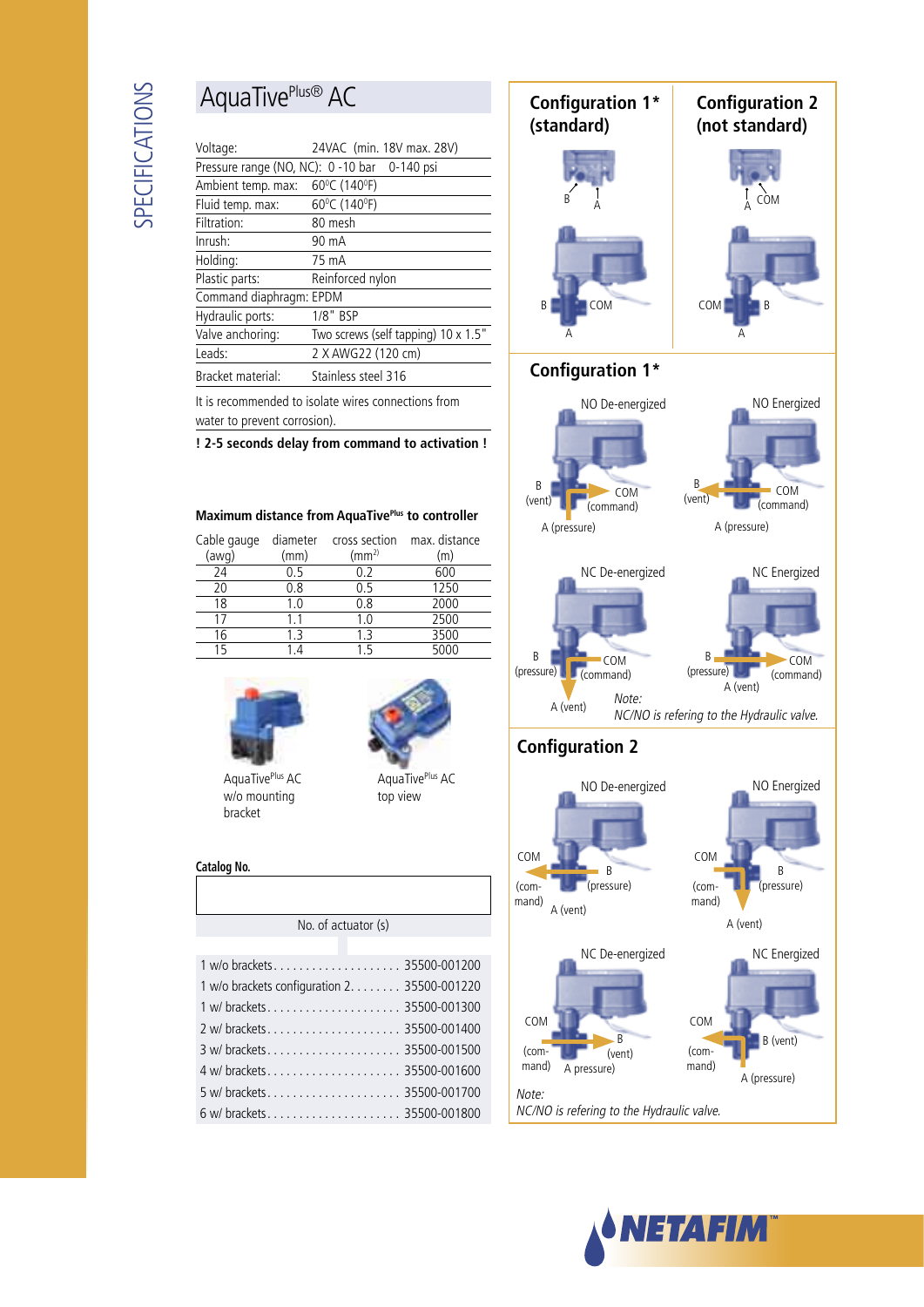### AquaTivePlus<sup>®</sup> DC

#### 2 wire activated

| Presssure range (NC, NO): 0-10 bar (0-140 psi) |                                    |
|------------------------------------------------|------------------------------------|
| Ambient temp. max:                             | 60°C (140°F)                       |
| Filtration:                                    | 80 mesh min                        |
| Fluid temp. max:                               | 60°C (140°F)                       |
| Voltage range:                                 | 12-40 VDC                          |
| Pulse width:                                   | min. 80, max.500 ms                |
| Plastic parts:                                 | Reinforced nylon                   |
| Command diaphragm:                             | EPDM                               |
| Hydraulic outlet:                              | $1/8"$ bsp                         |
| Valve anchoring:                               | Two screws (self tapping) 10 x 1.5 |
| Leads:                                         | 2 X AWG22 (120 cm)                 |
| Bracket material:                              | Stainless steel 316                |
|                                                |                                    |

Hydraulic 3 ports (1/8" BSP): COM – command to valve A & B

#### **Maximum distance from**

| AquaTive <sup>Plus</sup> to controller: | 13.5VDC 80 ms 4700 µf |
|-----------------------------------------|-----------------------|
|-----------------------------------------|-----------------------|

| Cable gauge | diameter | cross section      | max. distance |
|-------------|----------|--------------------|---------------|
| (awq)       | (mm)     | (mm <sup>2</sup> ) | (m)           |
| 20          | 0.8      | በ 5                | 150           |
|             |          |                    | 240           |
| 15          |          | -5                 | 38U           |

#### **Recommended working condition capacitor mode**

| Voltage (VDC) | Capacitor $(\mu f)$ | Min. pulse (ms) |
|---------------|---------------------|-----------------|
| $12 - 18$     | 4700                | 80              |
| 18-28         | 3300                | 80              |
| 28-40         | 2200                | 80              |

#### **Electrical connection**

Two wires: orange  $+$  / black & white - common (changing wire connections will change NC to NO) It is recommended to isolate wires connections from water to prevent corrosion).

AquaTivePlus is compatible with most DC latch controllers MOTOROLA, ELDAR-GAL ,TALGIL, PROGRES with two or three wire output (with 3-to-2 wire converter). For specific models, please contact your Netafim representative.

|                                                                        | Catalog No.                                                                                                                                                                                                                                                       |
|------------------------------------------------------------------------|-------------------------------------------------------------------------------------------------------------------------------------------------------------------------------------------------------------------------------------------------------------------|
|                                                                        | No. of actuator (s)                                                                                                                                                                                                                                               |
| Red - ON<br>Black - OFF                                                |                                                                                                                                                                                                                                                                   |
| White - COM<br>3-to-2 wire<br>converter<br>Catalog No.<br>35500-003450 | 1 w/o brackets 35500-001900<br>1 w/o brackets<br>configuration 2 35500-001920<br>1 w/ brackets 35500-002000<br>2 w/ brackets 35500-002100<br>3 w/ brackets 35500-002200<br>4 w/ brackets 35500-002300<br>5 w/ brackets 35500-002400<br>6 w/ brackets 35500-002500 |





COM (command)

Note:

# **SPECIFICATIONS** SPECIFICATIONS